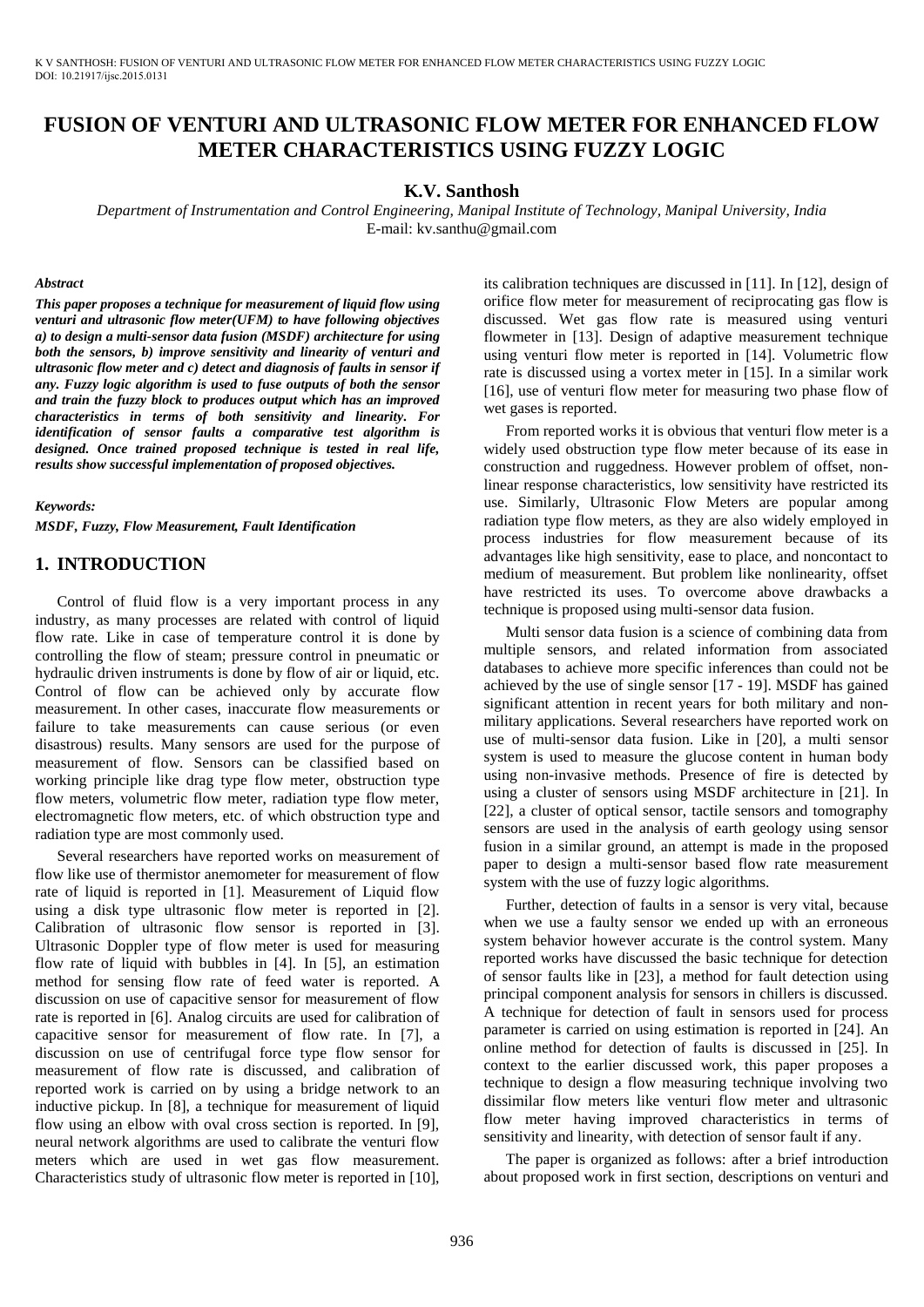ultrasonic flow meters and its associated circuits are discussed in second section. In the third section drawbacks of present measurement is discussed followed by solutions in fourth section. Analysis of results obtained from proposed work is carried on in fifth section and finally conclusion of the proposed work in section six.

# **2. AVAILABLE TECHNIQUE**

### **2.1 MEASUREMENT USING VENTURI**

The block diagram of available flow measurement technique using venturi is as shown in Fig.1.



Fig.1. Available technique for flow measurement using venturi

A venturi flow meter (shown in Fig.2) is a device used for measuring the volumetric flow rate. It uses the Bernoulli's principle which gives a relationship between the pressure and the velocity of the fluid. The volumetric (Q) obtained from Bernoulli's equation by measuring the difference in fluid pressure between the normal pipe section and at the venacontracta [26], [27] is given in Eq.(1).

$$
\Delta P = kQ^2 \tag{1}
$$

where,

$$
k = \frac{\rho \left(1 - \beta^4\right)}{2C_d^2 A_b^2}
$$

*C<sup>d</sup>* - Discharge coefficient

- $A_b$  Area of the flowmeter cross section
- $\beta$  Ratio of  $D_b$  to  $D_a$
- *P<sup>a</sup>* Pressure at study flow
- *P<sup>b</sup>* Pressure at vena-contracta
- *ρ* Density of liquid

#### Upstream pressure tap



Fig.2. Venturi nozzle

This differential pressure is converted to current using a pressure sensor, and further converted to voltage using current to voltage converter.

#### **2.2 MEASUREMENT USING UFM**

The block diagram of available flow measurement technique using ultrasonic flow meter is as shown in Fig.3.



Fig.3. Available technique for flow measurement using UFM

Ultrasonic flow meters (UFM) are one of the most commonly used flow meters. Fig.4 shows the arrangement of one such UFM. Both sending and receiving transducers are mounted on either side of the flow meter, or pipe wall. The sending transducer sends an ultrasonic signal at an angle from one side of the pipe which is received by the receiving transducer. Flow meter measures time taken by ultrasonic signal to travel across the pipe in forward and reverse direction. When the signal travels along the direction of the flow, it travels more quickly compare to the condition of no flow. On the other hand, when the signal travels against the direction of flow, it slows down. The difference between the "transit times" of the two signals is proportional to flow rate [26], [27].



Fig.4. Arrangement of Ultrasonic flow meter

From Fig.4, we have

$$
T_{up} = \frac{M * \frac{D}{\cos \theta}}{C_o + v \sin \theta}
$$
 (2)

$$
T_{down} = \frac{M * \frac{D}{\cos \theta}}{C_o - v \sin \theta}
$$
 (3)

$$
\Delta T = T_{up} - T_{down} \tag{4}
$$

Frequency,  $f_{IN} = 1/\Delta T$ 

where,

- *M* No of times ultrasonic signal travels in forward/ backward direction
- *C<sup>o</sup>* Velocity of ultrasonic signal in static fluid
- *D* Pipe diameter
- *v* Velocity of fluid

Frequency is converted to voltage using a frequency to voltage converter.

# **3. PROBLEM STATEMENT**

In this section, characteristic of venturi and UFM are analyzed to understand the difficulties associated with available measuring scheme. For this purpose, an experimental setup consisting of venturi/UFM is used for the purpose of measuring flow rate of the range 0 to 21 lpm. Outputs of measurement system using venturi flow and UFM for variations in input flow are noted and plotted in Fig.5 and Fig.6 respectively.

The Fig.5 and Fig.6 shows output characteristics for variation in input flow when tested with different flow meters like venturi and ultrasonic flow meter. It has been observed that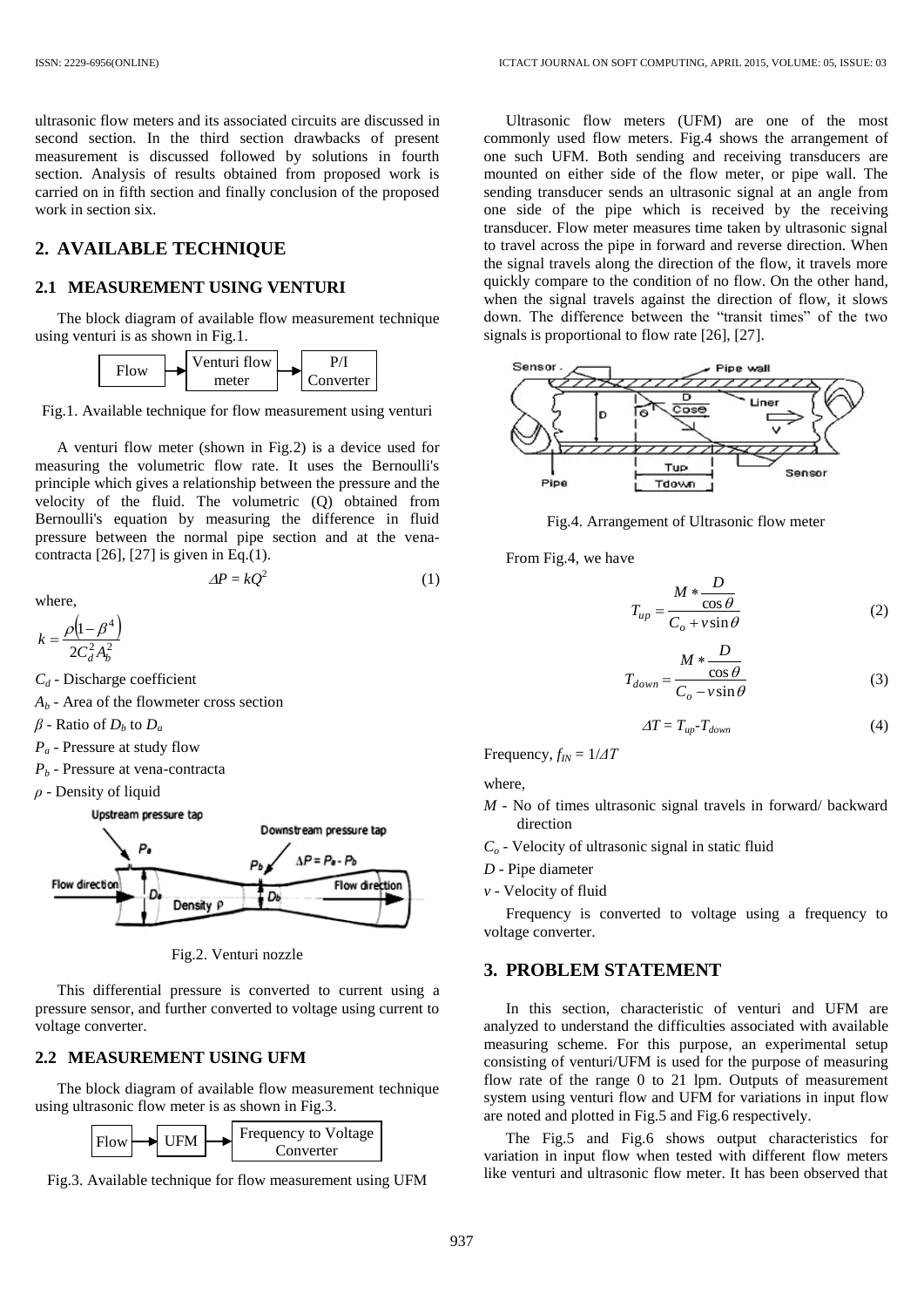relation between input flow rate and output voltages of two sensors have dissimilar characteristics. From the outputs one can conclude that flow measurement with venturi would have characteristics like offset, less sensitive output, and nonlinear response. Whereas output of UFM shows that it is highly sensitive, and highly nonlinear.





Fig.6. Characteristics of UFM

From above seen characteristics it is clear that designer will have to compromise any one of the characteristics (high sensitivity or linearity) while designing a flow measurement technique.

Thus to overcome these drawbacks, proposed paper makes an attempt to design an adaptive technique for measurement of liquid flow rate which is both linear and sensitive (i.e. without compromising any characteristics).

**Problem statement:** given a scheme of flow rate measurement consisting of venturi and UFM, design a flow measurement instrument having the following properties:

- i. Sensitivity
- ii. Linear
- iii. Fault detection and identification

# **4. PROBLEM SOLUTION**

The drawbacks existing in the available measurement technique is clearly shown in earlier section. It is clear that one has to compromise on either sensitivity or linearity for designing a measurement technique using a particular technique.

To overcome the drawbacks mentioned earlier, a fusion system using both the sensors is proposed in this technique. Proposed architecture is designed to produce an output which is better as compared to using individual sensors. Fusion based architecture is used consisting of both dissimilar sensors, using a fuzzy block in cascade to both the sensors. Block diagram of the proposed technique is shown in Fig.7 and experimental model used for demonstration of proposed technique is shown in Fig.8.



Fig.7. Block diagram of the proposed technique



Fig.8. Experimental setup of proposed system

Proposed fuzzy block is created using MATLAB Simulink tool box with fuzzy function designed using Mamdani function. The first step in fuzzification is to normalize data of both the sensor's to range 0 to 1 using the Eq. $(5)$ .

$$
x_{norm} = \frac{(x_{\text{max}} - x)}{(x_{\text{max}} - x_{\text{min}})}
$$
(5)

Once normalized it is fed to fuzzy block to achieve desired objective. For this purpose fuzzy block needs to be trained. Training of fuzzy block starts with initialization of membership function, usually sets of membership function are chosen based on the characteristics of system [28-30]. There exists two different class of membership functions called as input and output functions. Input function is used to classify the data set of input whereas output is used for classification of output data. Input function is classified into five sets of membership functions for individual sensors output namely UFVL, UFL, UFM, UFH, and UFVH for ultrasonic flow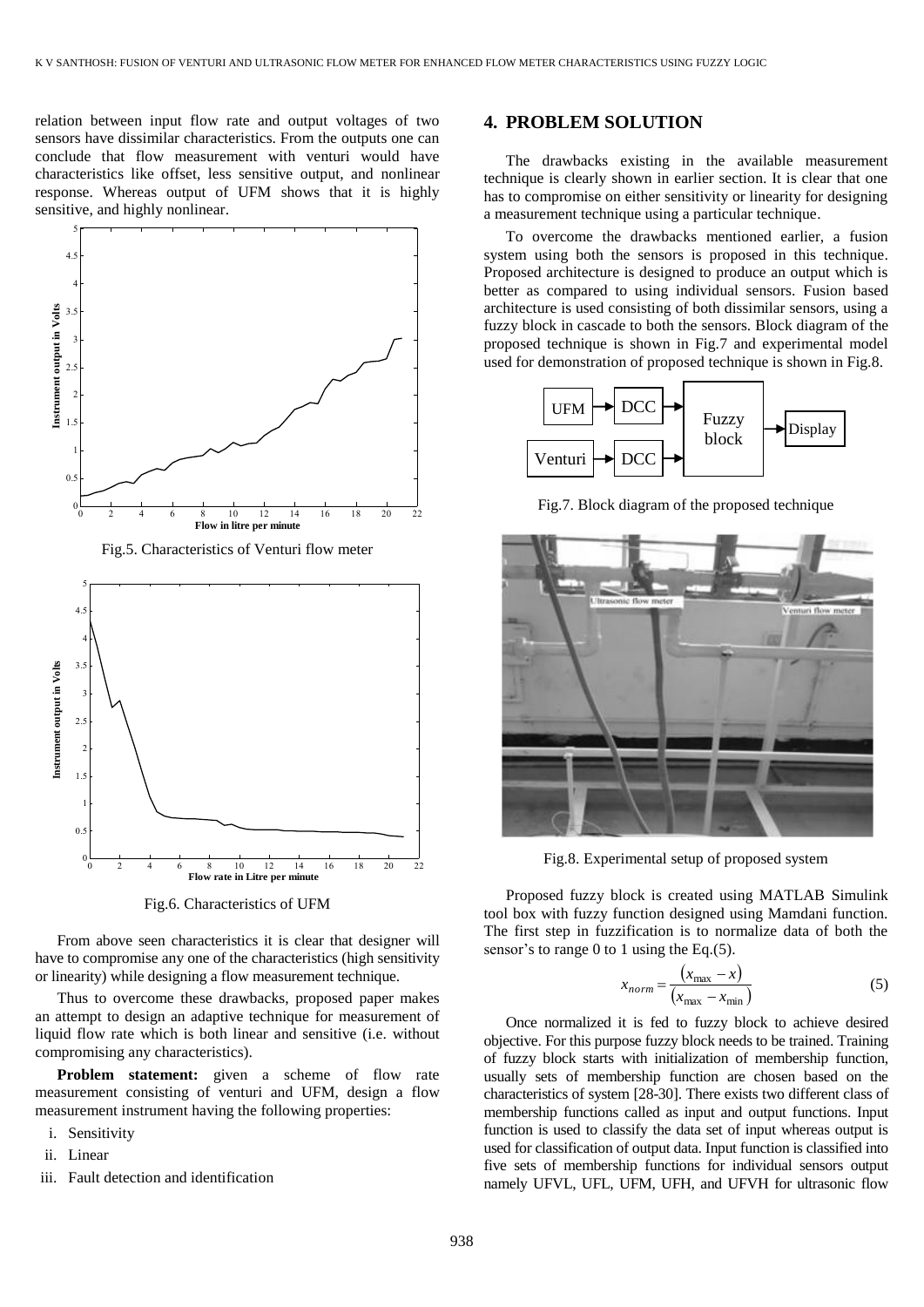sensor output and VFVL, VFL, VFM, VFH, for venturi flow meter. Output of the fuzzy block is mapped to a set of five membership functions namely FVH, FH, FM, FL, and FVL. Simulink model of the proposed technique is shown in Fig.9.



Fig.9. Input membership function for UFM output (Simulink Model)



Fig.10. Input membership function for UFM output



Fig.11. Input membership function for VFM output

The Fig.10 and Fig.11 shows input membership function of ultrasonic and venturi flow meter output. Similarly Fig.12 shows output membership function of proposed flow meter. The data sets, range and function shown are obtained after training with several combinations. Obtained results are optimized set of several combinations. Input output characteristics obtained for the class of function is shown in Fig.13. Output of fuzzy set will be a normalized value. So, de-normalization is carried on for obtaining the results in flow rate.



Fig.12.Output membership function



Fig.13. I/O characteristics of trained fuzzy model

## **4.1 FAULT DETECTION**

Faults in sensors may lead to improper measurement, it is essential to identify them before it is carried on to next stage. Proposed work designs a methodology to check and identify the faulty sensors. To identify sensors fault a block diagram is designed consisting of a lookup table with outputs of both sensors for a particular input flow. Faulty sensors have characteristics which is different from the regular one. Sensors outputs are compared for two machine cycles every time. If it is found that output remains static while the other is varying then it can be concluded there is a sensor fault. Table.1 shows the logic used to build the proposed technique.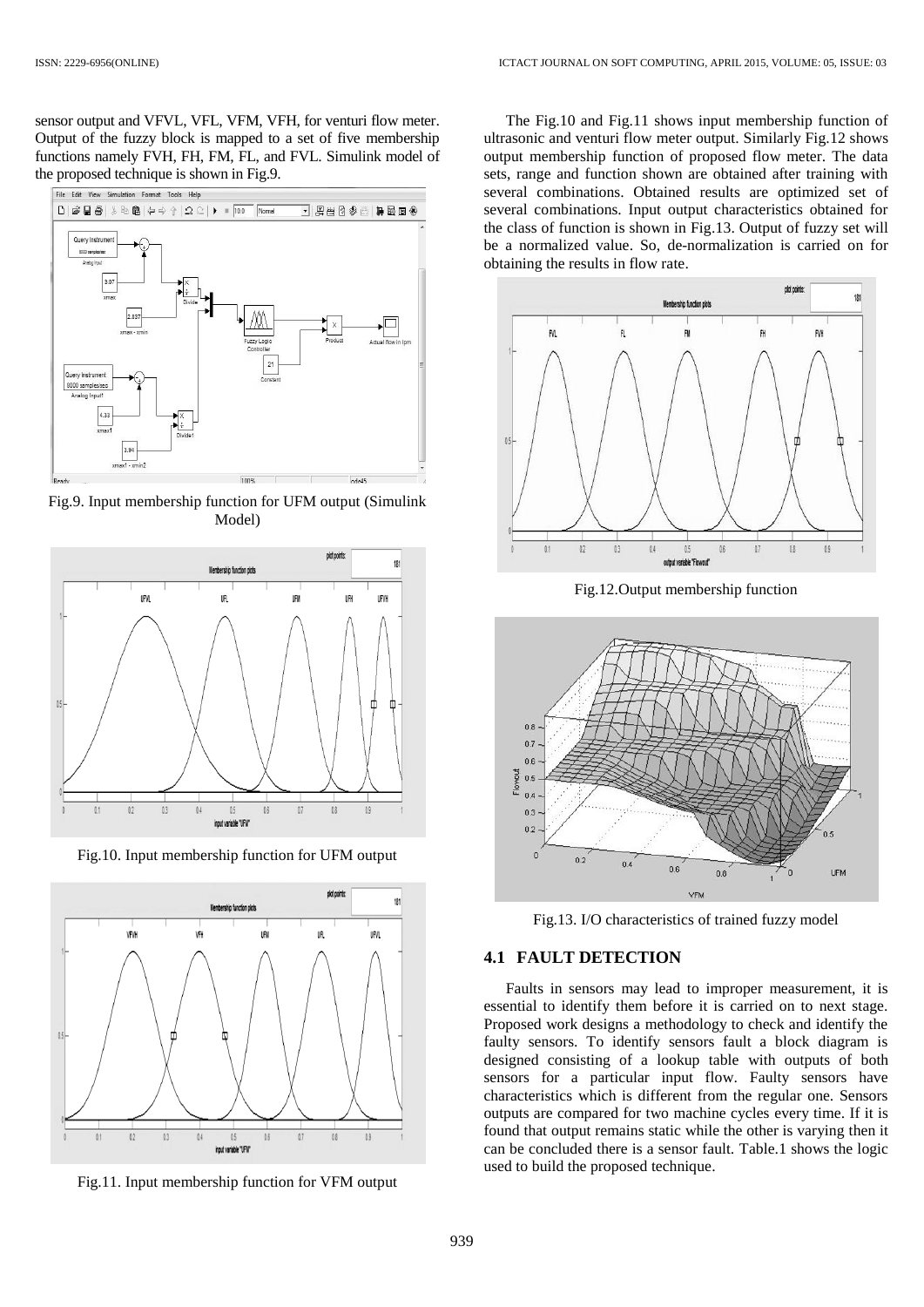|            |                                       |  | UFVL UFL UFM UFH UFVH |
|------------|---------------------------------------|--|-----------------------|
|            | <b>VFVL</b> FVL FVL Fault Fault Fault |  |                       |
| <b>VFL</b> | FVL   FL   FL   Fault  Fault          |  |                       |
|            | $VFM$ Fault FL FM                     |  | FM Fault              |
|            | VFH   Fault   Fault   FM   FH         |  | FH                    |
|            | <b>VFVH</b> Fault Fault Fault FVH FVH |  |                       |

Table.1. Fuzzy table

# **5. RESULTS AND ANALYSIS**

Proposed system once trained using fuzzy logic algorithm is tested with different test cases for variations in input flow. For testing the proposed technique flow is tested in the ranges to 0 to 21 lpm.

For analyzing performance of the proposed setup around 47 reading are tabulated. Flow is considered in ranges of 0 to 21 lpm, with a step size of around 0.3 lpm. Measured value of proposed technique is compared with the output of standard measuring instrument. Results obtained are also plotted in terms of input output graph and percentage error graphs in Fig.14 and Fig.15 respectively. From the graph it could be seen that output of proposed system is linear and sensitive as comparison to the output when individual sensor are used as flow meter. Root mean square of percentage error of system is found to be 0.769%. Performance of proposed system shows that it can be used in many applications. For testing its performance for fault identification a particular sensor was made faulty. Proposed system was able to identify the fault accurately.



Fig.14. I/O characteristics of proposed flow measurement system



Fig.15. Variation in percentage of error

# **6. CONCLUSION**

Flow measurement is one of the important process parameters to be carried out in many process industries. Flow is measured using a particular sensor based on application. But it's often found that while choosing the sensor one has to tradeoff between some characteristics. The reported work thus uses two different sensors each having different characteristics to measure the single parameters using the techniques of multisensory data fusion using fuzzy logic algorithms. For the purpose of demonstration venturi and ultrasonic flow meters were considered, and implementation of the proposed technique was carried on to test its efficiency. Results obtained over the entire range of measurement shows improved linear and sensitive characteristics as compared to instruments with single sensor. Percentage of error also shows that the proposed technique can be implemented in industries.

Extension of proposed work will be to implement a system for on-chip applications with improvement in many more characteristics.

### **REFERENCES**

- [1] Hiroyuki Fujita, Tadahiko Ohhashi, Masahiro Asakura, Mitsuhio Yamada and Kenzo Watanabe, "A Thermistor Anemometer for Low-Flow-Rate Measurements", *IEEE Transactions on Instrumentation and Measurement*, Vol. 44, No. 3, pp.779-782, 1995.
- [2] M. Takamoto, H. Ishikawa, K. Shimizu, H. Monji and G. Matsui, "New Measurement Method for Very Low Liquid Flow rate using Ultrasound", *Flow Measurement and Instrumentation*, Vol. 12, No. 4, pp. 267-273, 2001.
- [3] T. T. Yeh, P. I. Espina and Stephen A Osella, "An Intelligent Ultrasonic Flow Measurement and Flow Calibration Facility", *Proceedings of the IEEE Instrumentation and Measurement Technology Conference*, 2001.
- [4] Yoshikazu Koike, Hiroshige Kikura, Sanehiro Wada, Tsuyoshi Taishi, Masanori Aritomi and Michitsugu Mori,